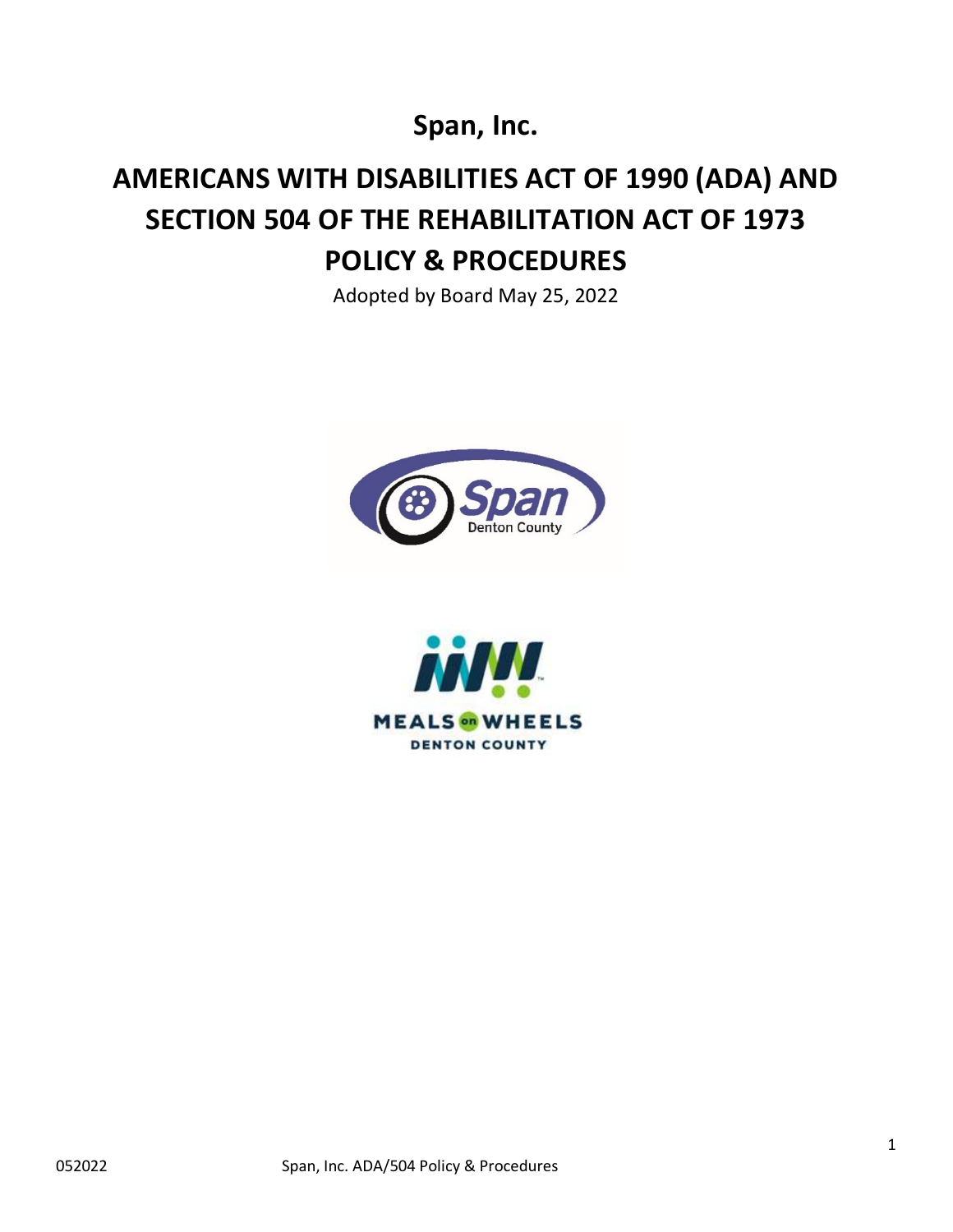## **TABLE OF CONTENTS**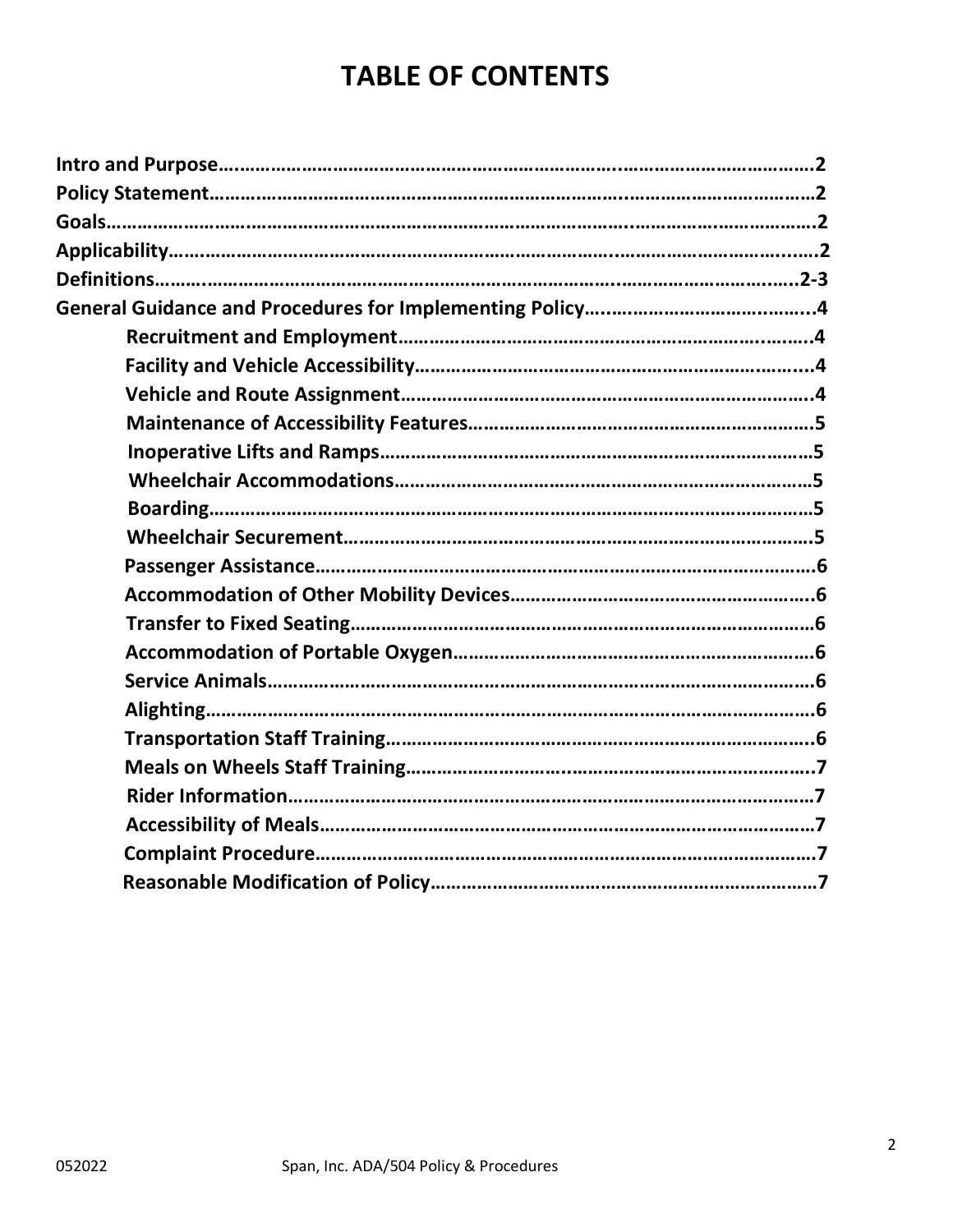**Introduction and Purpose:** This ADA policy is written to establish operating and service guidelines and procedures for the implementation of the requirements of the Americans with Disabilities Act of 1990 (ADA) and Section 504 of the Rehabilitation Act of 1973, the U.S. Department of Transportation regulations for implementing ADA (49 CFR Parts 27, 37, and 38). Span, Inc. operates transportation services on a demand response basis, maintains a multipurpose facility, and provides delivered and congregate meals. Span, Inc. complies with ADA/504 requirements with respect to such services.

**Policy Statement:** It is the policy of Span, Inc. to comply with all the legal requirements of federal and state laws and regulations as they pertain to individuals with disabilities. If state laws and federal regulations are contradictory, the federal ADA/504 regulations prevail. Span, Inc. provides quality transportation and meal services without discrimination to all persons including those with disabilities. Discrimination on the basis of disability against any person by Span, Inc. employees will not be condoned or tolerated.

**Goals:** Service is provided in a manner that meets these goals to:

- 1. provide safe, accessible, and dignified services to all persons, including individuals with disabilities;
- 2. expedite the safe and efficient boarding, securing, transporting, and alighting of all passengers regardless of mobility status;
- 3. accommodate the wide range of mobility aids within the confines of available vehicles and commercial standard equipment;
- 4. allow unrestricted access to delivered or congregate meal services regardless of an individual's disability.

**Applicability:** This policy applies to all Span, Inc. employees, services, facilities, and vehicles. It applies equally to all persons needing and/or using the services provided by Span, Inc.

## **Definitions:**

*Disability:* With respect to an individual, a physical or mental impairment that substantially limits one or more of the major life activities of such individual; a record of such impairment; or being regarded as having such an impairment.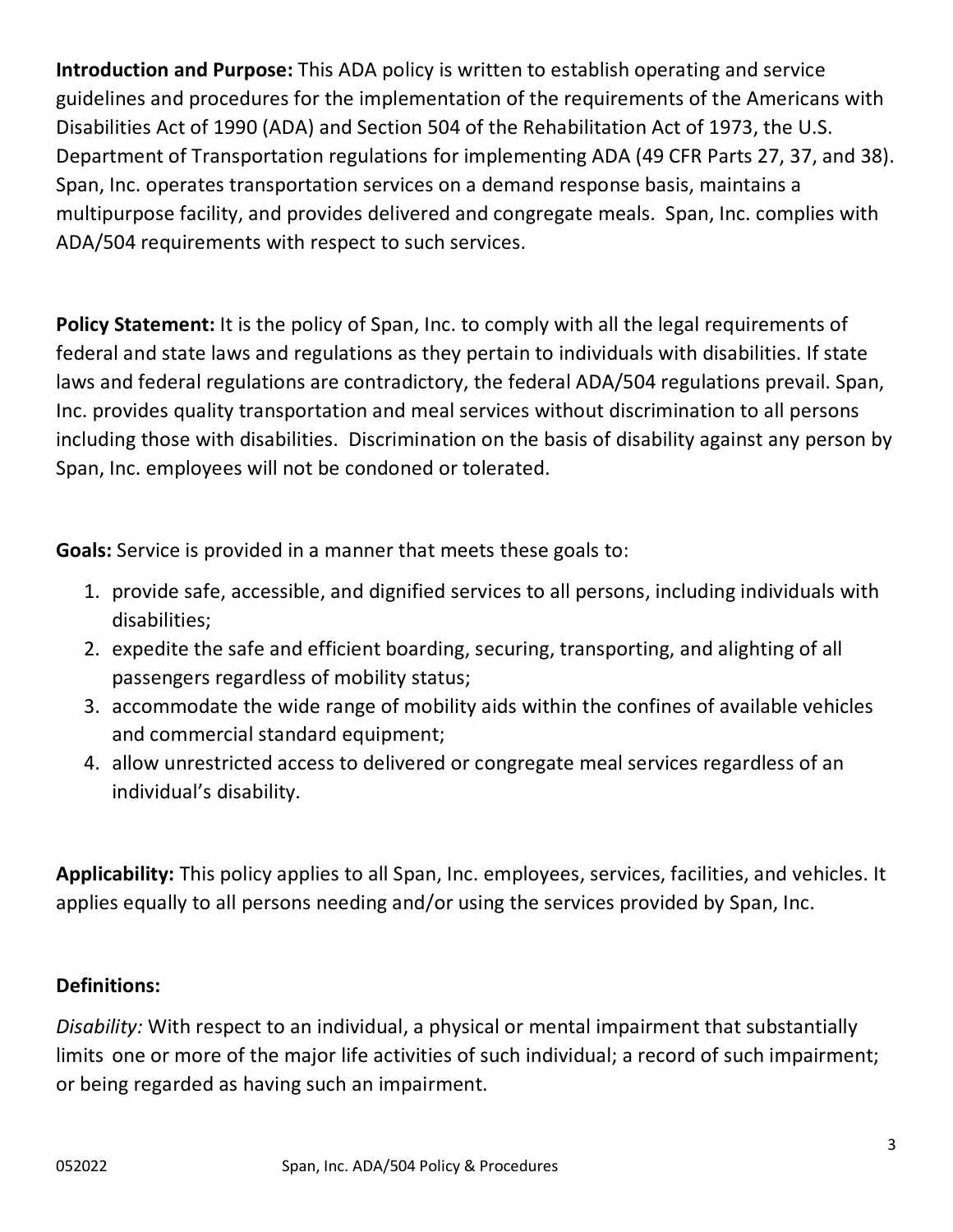*Demand Response Service:* Operates along varying routes with a varying schedule to meet individuals' needs.

*Mobility Device:* A device that is designed to assist an individual with disabilities with locomotion. Examples include wheelchairs, canes, crutches, and walkers. Also referred to as "mobility aid".

*Securement Area or Station:* A designated location for riders using wheelchairs, equipped with a securement system.

*Securement Device, Equipment, or System:* Equipment used for securing wheelchairs against uncontrolled movement during transport.

*Service Animal:* Any guide dog, signal dog, or other animal that has been individually trained to work or perform tasks for an individual with a disability including, but not limited to: guiding individuals with impaired vision, alerting individuals with impaired hearing to intruders or sounds, providing minimal protection or rescue work, pulling a wheelchair, or fetching dropped items.

*Wheelchair:* A mobility aid belonging to any class of three- or more- wheeled devices, usable indoors, designed or modified for and used by individuals with mobility impairments, whether operated manually or powered.

## **General Guidance and Procedures for Implementing Policy**

**Recruitment and Employment:** As stated in Span, Inc.'s personnel policies, the agency is an Equal Opportunity Employer (EOE) and fully complies with ADA/504 in its recruitment, hiring, and continued employment practices.

**Facility and Vehicle Accessibility:** The Span, Inc. administrative facility and vehicles shall meet or exceed the requirements of 49 CFR Parts 27, 37, & 38 and Section 504. Vehicles purchased for demand response service will only be non-accessible to the extent that the demand response system, when viewed in its entirety, provides the same level of service for individuals with disabilities as for individuals without disabilities. Span, Inc. will conduct an analysis of service equivalency prior to the acquisition of any inaccessible vehicles for demand-responsive service.

**Vehicle and Route Assignment:** All demand response vehicles operated by Span, Inc. are accessible and persons with disabilities, including wheelchair users, can board any vehicle. To the extent possible, the assignment of particular types of vehicles will be based upon rider needs.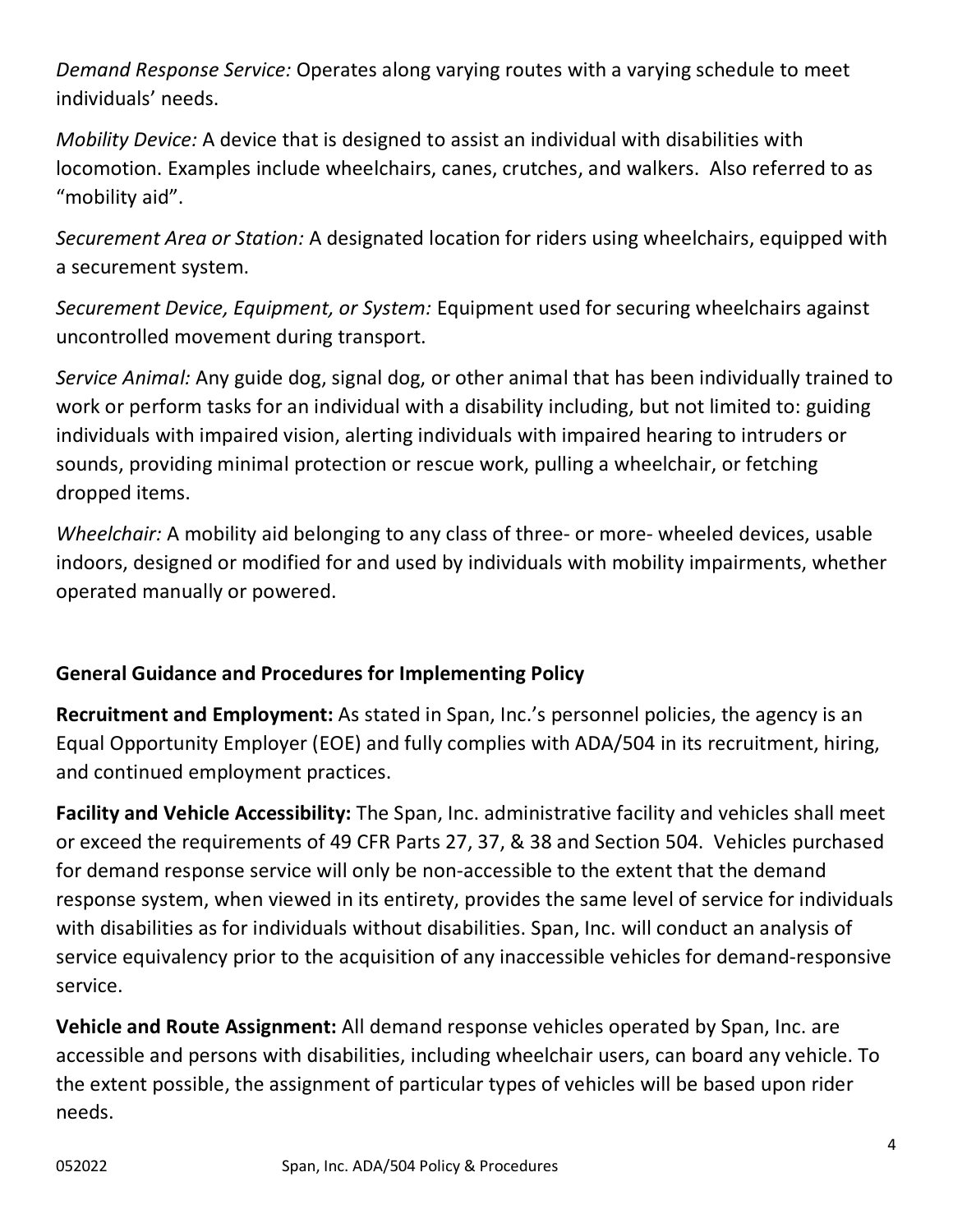**Maintenance of Accessible Features:** Accessibility features on vehicles, including lifts, ramps, wheelchair securement devices and public address systems will be maintained in operative condition. The preventative maintenance program of Span, Inc. provides for regular and frequent maintenance checks of these features as well as preventative maintenance as recommended by the equipment manufacturers.

**Inoperative Lifts and Ramps:** Drivers are required to report lift or ramp failures immediately. Vehicles with inoperative lifts will be removed from service and replaced with an accessible vehicle until the inoperative lift is repaired. For vehicles equipped with ramps, it may be possible to continue in service as long as the ramp can be and is deployed manually when necessary. If an inoperative ramp cannot be (or is not) deployed manually, Span, Inc. will apply the policy for a vehicle with an inoperative lift.

**Wheelchair Accommodation:** All accessible vehicles meet or exceed the requirements of 49 CFR Part 38. Transportation providers are required to carry a wheelchair and its user, as long as the lift can accommodate the size and weight of the wheelchair and its user and there is space in the securement area for the wheelchair on the vehicle without blocking the aisle. If a vehicle lift/ramp and securement area can accommodate a wheelchair (or other mobility device), Span, Inc. will transport the device and its user.

An individual who uses a wheelchair that, when occupied, exceeds the weight rating of the vehicle life/ramp, will be offered the opportunity to board and disembark from the vehicle separately from the wheelchair. However, Span, Inc. personnel are not permitted to operate a passenger's wheelchair. The individual may travel with another individual who can assist with operating the unoccupied wheelchair to maneuver it on and off the lift/ramp.

**Boarding:** Drivers and scheduling practices will provide adequate time for a passenger with a disability to board and/or disembark the vehicle, which includes adjusting the schedule, if necessary, and waiting for passengers to be seated before moving the vehicle. It is the responsibility of the driver to determine the safest location for passenger boarding based on conditions and individual needs upon arrival at the pickup site. Only a properly trained driver can operate the lift or ramp and secure the wheelchair in the securement station. Passengers may board facing toward or away from the vehicle.

**Wheelchair Securement:** Span, Inc. requires that all wheelchairs be secured. Drivers should not allow a passenger to ride if they are not secured properly. Passengers who refuse to allow their wheelchairs to be secured may be denied service. Securement of wheelchairs is the responsibility of the driver. Seat belts and shoulder harnesses are required for all passengers. Seat belts will never be used in place of independent securement.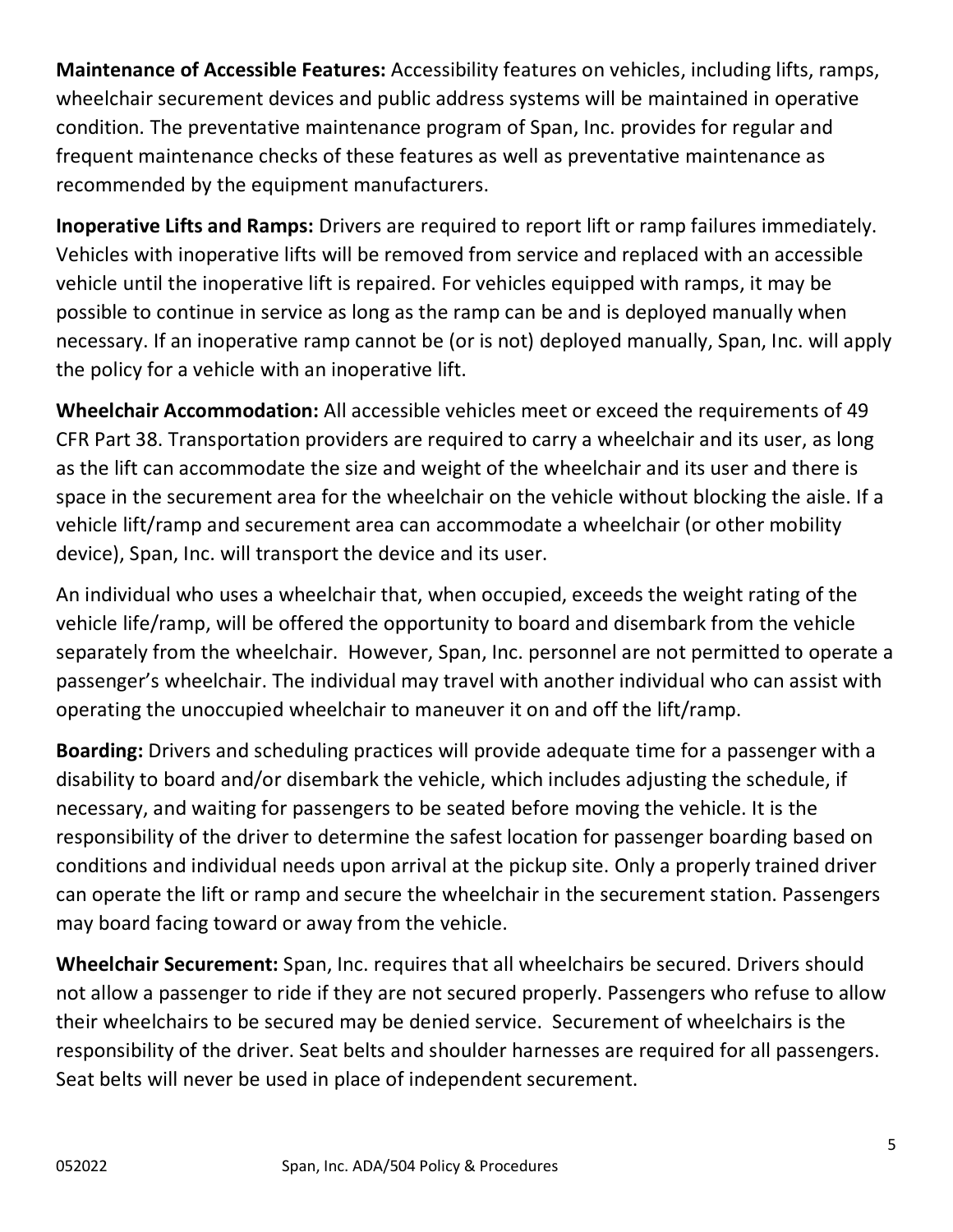**Passenger Assistance:** Demand Response services will be provided on a door-to-door basis. The staff will not lift a passenger, leave a vehicle unattended or out of sight, enter a rider's home, care for service animals, operate a powered wheelchair, provide personal care attendant (PCA) service, administer medications, or take actions that would be clearly unsafe. If more extensive assistance is needed by the individual than Span, Inc. can provide, the individual will be responsible for arranging for personal assistance. Staff will work with the individual and/or their caregiver/social worker to clarify parameters of the assistance that can be provided by the driver and formally document this in a letter sent to the individual.

**Accommodation of Other Mobility Devices:** Mobility devices that are not wheelchairs, but which are primarily designed for use by individuals with mobility impairments, will be accommodated to the extent that the ADA-compliant lift or ramp and securement areas can safely do so. However, these devices are the responsibility of the individual passenger and must be secured in a manner that does not interfere with the safe operation of the vehicle and the transport of other passengers.

**Transfer to Fixed Seating:** All passengers using wheelchairs have an option of transferring to fixed seating once aboard the vehicle. Drivers may recommend, but never require, wheelchair users to transfer to fixed seating. No waivers are allowed to be required.

**Accommodation of Portable Oxygen:** Individuals are allowed to travel with respirators and portable oxygen supplies on board, consistent with applicable U.S. Department of Transportation rules on the transportation of hazardous materials in 49 CFR Subtitle B, Chapter 1, Subchapter C.

**Service Animals:** In compliance with 49 CFR Part 37, Span, Inc. allows trained service animals to accompany passengers with disabilities. The driver will not ask for proof of the qualifications of the animal but may ask what tasks the animal has been trained to perform. However, any animal which is not under the passenger's control or which becomes a direct threat to the health or safety of other passengers may be restricted from riding.

**Alighting:** It is the responsibility of the driver to determine the safest location for passenger alighting. Only the driver will release a wheelchair from securement and operate the lift to return a passenger to ground level.

**Transportation Staff Training:** All drivers and staff are trained to proficiency in the use of accessibility equipment, the operating policies related to each of the service requirements described, and in properly and respectfully assisting and treating individuals with disabilities with sensitivity. Mechanics are also trained to properly maintain lifts, ramps, securement systems, and other accessibility equipment.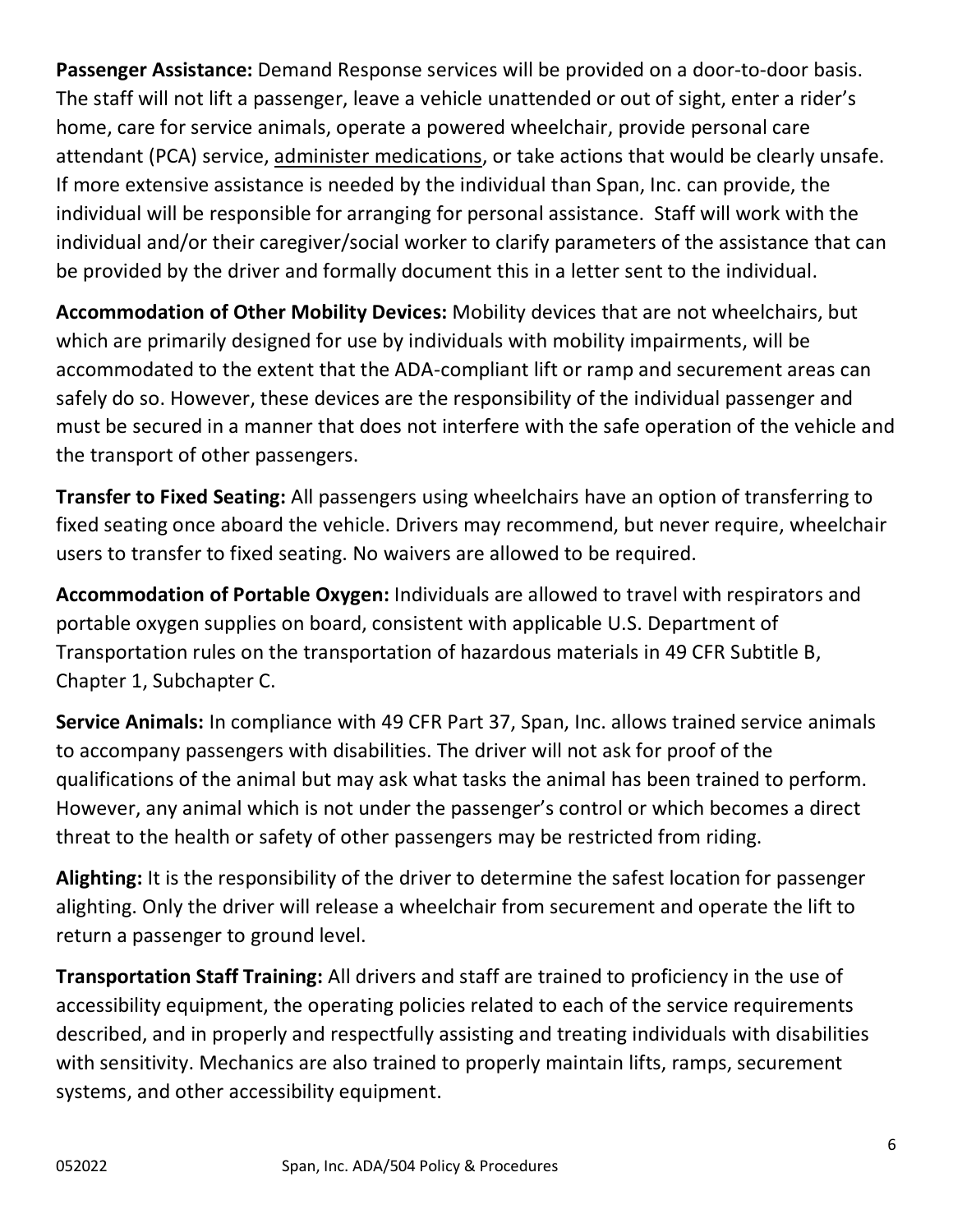**Meals on Wheels Staff Training:** All staff are trained regarding ADA/504 requirements and treat all persons with disabilities with respect and compassion.

**Rider Information:** All printed informational materials are made available in accessible formats upon request. For example, large print for individuals with impaired vision or audio for blind individuals. Electronic formats are also available.

**Accessibility of Meals:** Meals are delivered to eligible individuals' homes or places of residence. All congregate meal locations, none of which are under the control of Span, Inc., should adhere to ADA/504 regulations and be fully accessible to persons with disabilities. In the event that an accessibility issue is identified by or reported to staff, official notice will be made to the controlling entity for remediation. Documentation of the accessibility issue, the date, time, and method of notification, and any response from the controlling entity will be maintained for reporting and follow-up purposes.

**Complaint Procedure:** All complaints of discrimination on the basis of disability will be forwarded to the ADA/504 Coordinator and promptly and objectively investigated. The response to the complaint allegations will promptly be communicated to the complainant, including reasons for the response. The response will be documented. Corrective or disciplinary action will be taken for behavior prohibited by this policy, up to and including termination of employment. Documentation of each complaint will be kept on file as prescribed by 49 CFR Part 27, which is one year.

**Reasonable Modification of Policy:** If a passenger with a disability requires modification of any Span, Inc. policy or practice to accommodate their disability to use the service, the passenger may request such a modification by contacting Transportation Manager. Span, Inc. will work with the individual to find an acceptable accommodation solution.

When a request for modification cannot practicably be made and determined in advance, operating personnel will make a determination of whether the modification should be provided at the time of the request. Operations personnel may consult with Executive Management before making a determination to grant or deny the request.

Requests for modification of policies and procedures may be denied only on one or more of the following grounds:

- Granting the request would fundamentally alter the nature of Span, Inc. services, programs, or activities;
- Granting the request would create a direct threat to the health or safety of others;
- Without the requested modification, the individual with a disability is able to fully utilize services, programs, or activities for their intended purpose.